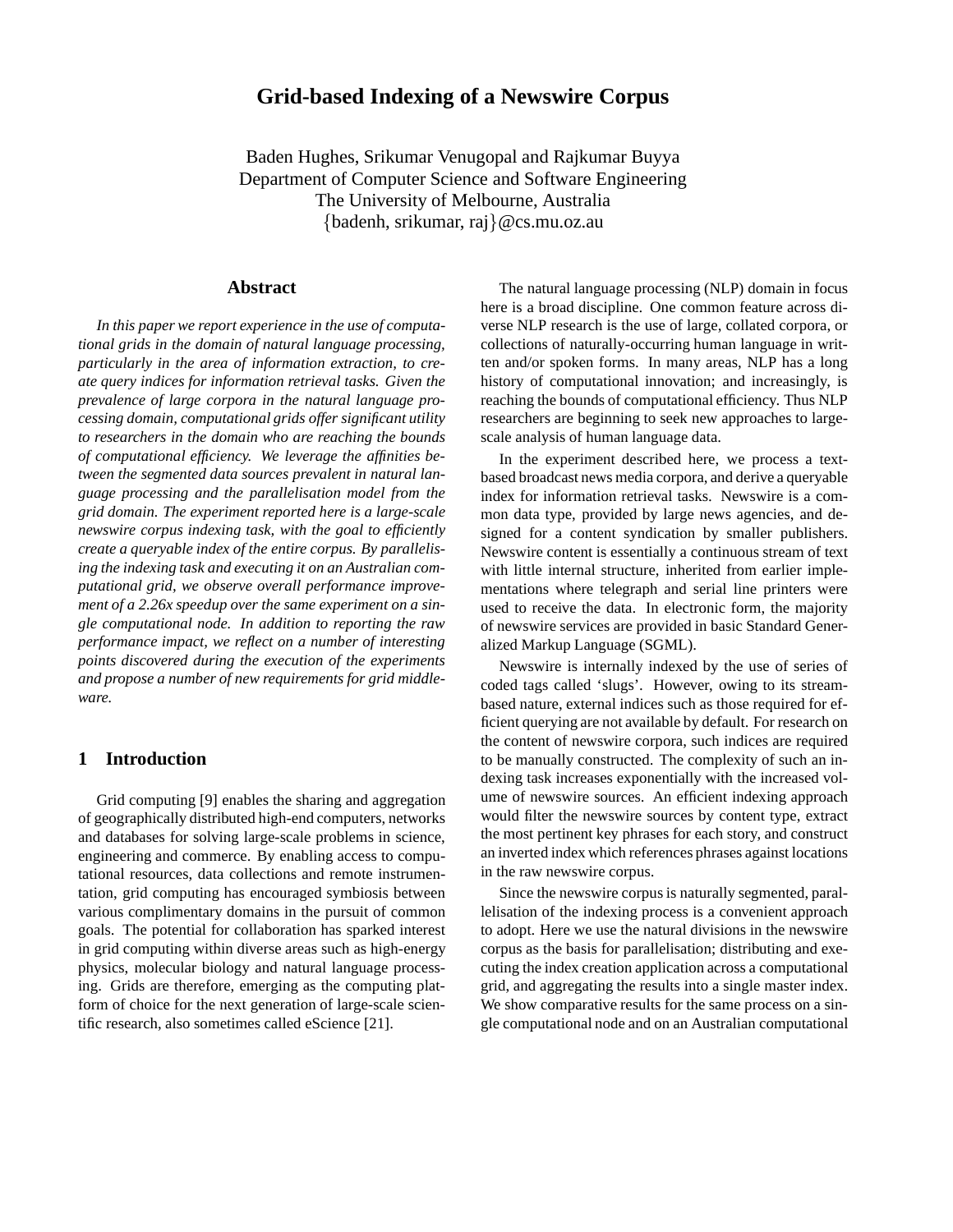grid, and find there are, as to be expected, significant performance gains from this mode of exection.

The remainder of this paper is organized as follows: we commence by providing a brief overview of the motivations for approaching computational grids from within natural language engineering application domain. We consider related work in both the grid and natural language processing communities. Next we describe the architecture, data set, application, grid interface, and grid infrastructure used in the experiment. Our results are reported and evaluated, followed by some general observations about the domain specific features which impact on the efficiency of widelyadopted computational grid models. Finally, we describe a number of directions for future work.

## **2 Motivation**

The motivation for NLP researchers to adopt computational models such as distributed, grid and cluster computing may not appear obvious at first glance. However, even a cursory review of typical computational approaches prevalent within NLP indicate a strong affinity for such techniques.

NLP applications are typically constructed from a number of processing components, each responsible for a specialized task. Typical components include speech recognition, tagging, entity detection, anaphora resolution, parsing, etc. Each component is heavily parameterized and must be trained on very large datasets. Discovering optimal parameterizations is both data- and processor-intensive. Building complex applications, such as spoken dialogue systems, depends on identifying and integrating suitable components often from a range of sources.

In addition to heavy parameterisation, NLP also makes significant use of very large collections of human language data. Text corpora of more than a billion words are increasingly common, and multimodal corpora of thousands of hours of speech are being actively curated. From a data processing perspective alone, NLP requires high performance computational facilities to approach acceptable throughput.

It is now not uncommon to find references to NLP research which is unable to be completed owing to the bounds of the computational efficiency of traditional serialised processing. An excellent example is provided by Salomon et. al. [15] who posit that for the exhaustive combinatorical traversal of the multi-dimensional space represented by speech phones in a corpus, an estimated 6 years of CPU time would be required to complete the task. This constraint is not uncommon in NLP as a whole.

NLP research is increasingly empirical in orientation, and with such a data-intensive approach, the need for computational gains is reinforced. Many algorithms within NLP have not been tested for scaling over large data sets; nor have the bounds of many algorithms been quantified. As such research becomes more pressing, so to does the need for new models of computation which allow collaborative, distributed, data-intensive research.

Hence the motivation for NLP researchers to consider the grid computing paradigm is obvious. The natural affinity between segmented corpora prevalent in NLP and the parallel execution mode supported by the grid model are beginning to be exploited. The potential for grid-enabled parameter sweep applications to enable common tasks such as language modelling [14] and word-frequency counting [14] is beginning to be recognised within the discipline. The field is seeking new enablement models for data-intensive experiments which both allow existing techniques to be evaluated as to their accuracy and efficiency, and for new techniques to be developed to reveal new aspects of the system of human language.

### **3 Related Work**

The work reported here is derivative of two distinct streams of research, one within the grid computing domain, and the other within NLP.

Grid and web service technologies have been applied successfully in many scientific and business domains. Some examples are high energy physics [3], astronomy [24] protein aggregation simulation [23] and medical image processing [16]. Grid resource brokers provide an abstraction from the complexity of grids by undertaking tasks for resource discovery, job scheduling, execution and monitoring and job output retrieval among others. Nimrod-G [4] is such a Grid resource broker which follows the parameter-sweep model of Grid execution, i.e., executing an application over a combinatorial range of values in its parameter space. It has been used in grid-enabling scientific applications such as modelling of chemical processes [17], drug discovery [5] and brain activity analysis [6]. The Gridbus broker [22] extends this well-known model to execute distributed dataintensive applications. As will be shown later, the Gridbus broker uses a native XML format for input which would be invaluable for defining future NLP-specific schemas. Here we use the Gridbus broker to grid-enable the newswire indexing application.

NLP shares some common characteristics with the aforementioned applications - namely large collections of data and the requirement for huge amounts of computational power to process this data. However, most of the above applications are numerically-oriented and the size of the data has a direct relationship with the amount of computing power required. Within NLP, as we have noted in our observations, this may not be the case.

The benefits offered by computational grids are slowly being realised within the NLP community. A review of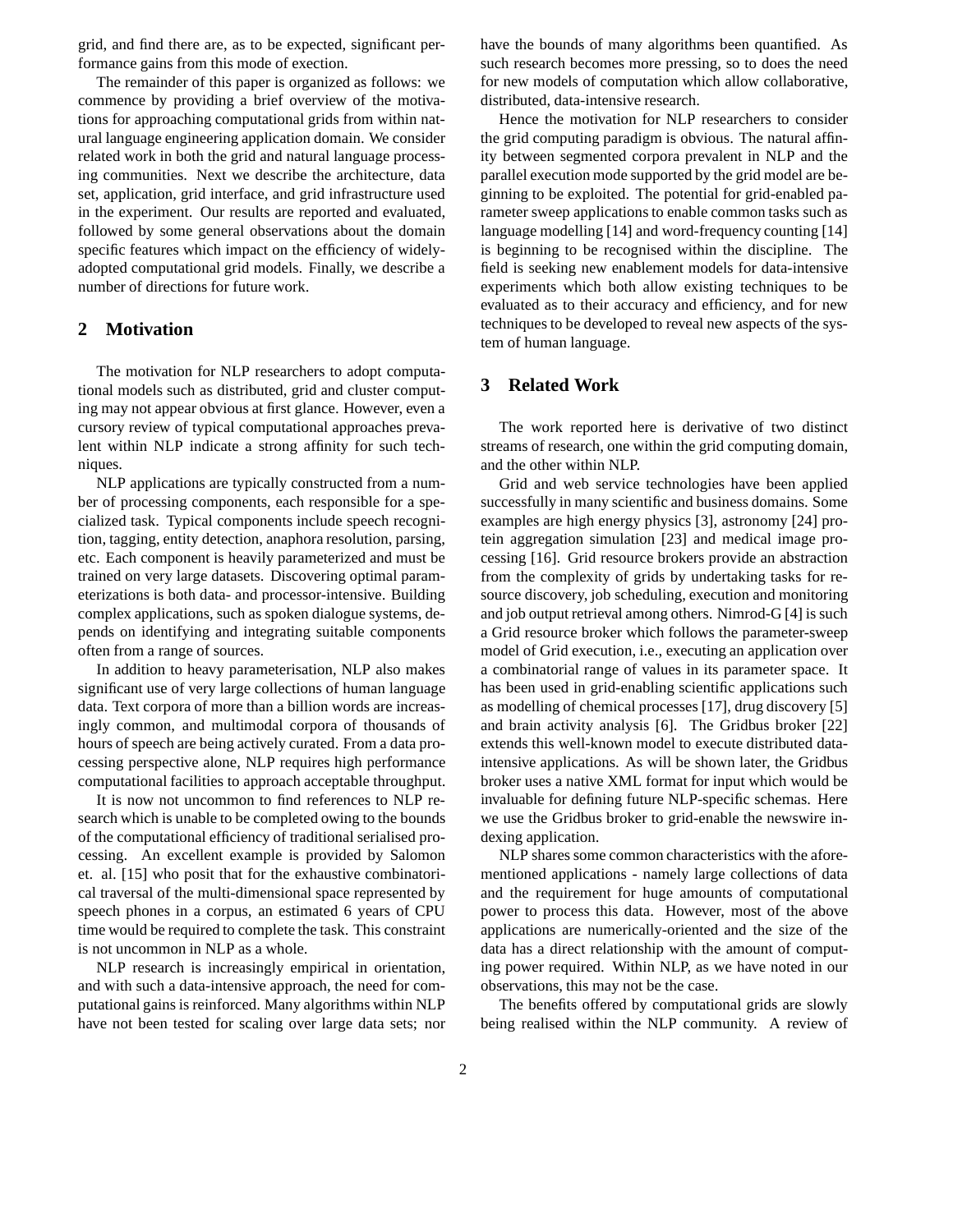a number of recent contributions follows. Curran [7] provided an overview of the architecture of a high performance computation environment for NLP generally, and specifically for language learning tasks. Hughes and Bird [13] proposed a closer integration between natural language processing approaches and the broker-mediated computational grid environment. Furthermore, Hughes and Bird [12] refined and proposed an XML-grounded, workflow oriented upper middleware layer which provides ease of interface with grid brokering services. More recently, Tamburini [18] provided further evidence as to the utility of computational grids for NLP as a method for distributed corpora collation. Finally, empirical experiments have been conducted by Hughes et al [14] showing the significant benefit of computational grids in data-intensive natural language processing.

In both the computational grid and NLP domains the convergent themes of research are that where the bounds of computational efficiency have been met or exceeded, ease of acccess to computational resources can facilitate new types of analysis. Additionally we propose that the natural affinity of segmented large corpora resources prevalent in natural language processing with the data-oriented approach to grid-based computation offer a compelling solution which will enable cooperative, data-intensive, natural language processing research.

## **4 Architecture**

Figure 1 shows the high-level architecture that has been used in conducting this experiment.

The newswire corpora are archived and are stored in a repository. This repository is then made available to the grid through standard data transfer protocols such as GSIFTP. The natural language processing application is decomposed as a parameter-sweep application using the natural corpus segmentation. The parameterisation is then encoded as input to the grid resource broker. The broker discovers available computational resources, creates a job schedule and dispatches jobs to remote resources for execution. The broker monitors the dispatched jobs and retrieves their output after completion. At the end of the execution phase, the output of all the jobs is collated and post-processed to obtain the final results.

The next four subsections consider each of these phases in greater detail.

#### **4.1 NLP Corpora**

Typically a newswire service is a dedicated feed of stories from a larger news agency such as Reuters or AAP, which is provided to smaller content aggregators for syndication. Newswire content is primarily received via a ded-



**Figure 1. High-Level Architecture**

icated subscription circuit such as a leased line or satellite service.

The corpus used in this experiment is the English Gigaword Corpus [10] from the Linguistic Data Consortium. This corpus is a collection of four international sources of English newswire, from Agence France Press English Service (afe), Associated Press Worldstream English Service (apw), The New York Times Newswire Service (nyt), and The Xinhua News Agency English Service (xie).

| LDC English Gigaword Corpus |    |                  |        |                       |      |
|-----------------------------|----|------------------|--------|-----------------------|------|
| Source                      |    | Files Mb-gzip Mb |        | <b>M-words</b> M-docs |      |
| afe                         | 44 | 417              | 1.216  | - 171                 | .656 |
| apw                         | 91 | 1.213            | 3,647  | 540                   | 1.48 |
| nyt                         | 96 | 2,104            | 5.906  | 914                   | 1.30 |
| xie                         | 83 | 320              | 940    | 132                   | .679 |
| TOTAL 314                   |    | 4.054            | 11.709 | 1,757                 | 4.11 |

Newswire content is essentially a continuous stream of text with little internal structure. In electronic form, the majority of newswire services are provided in basic SGML. Newswire content is relatively error free, but may contain occasional transmission or human errors. Newswire services themselves vary between stream-based and chunkbased delivery modes- realtime stream-based services don't have much structural differentiation, whilst chunk-based services have better grouping of content and delineation between content types.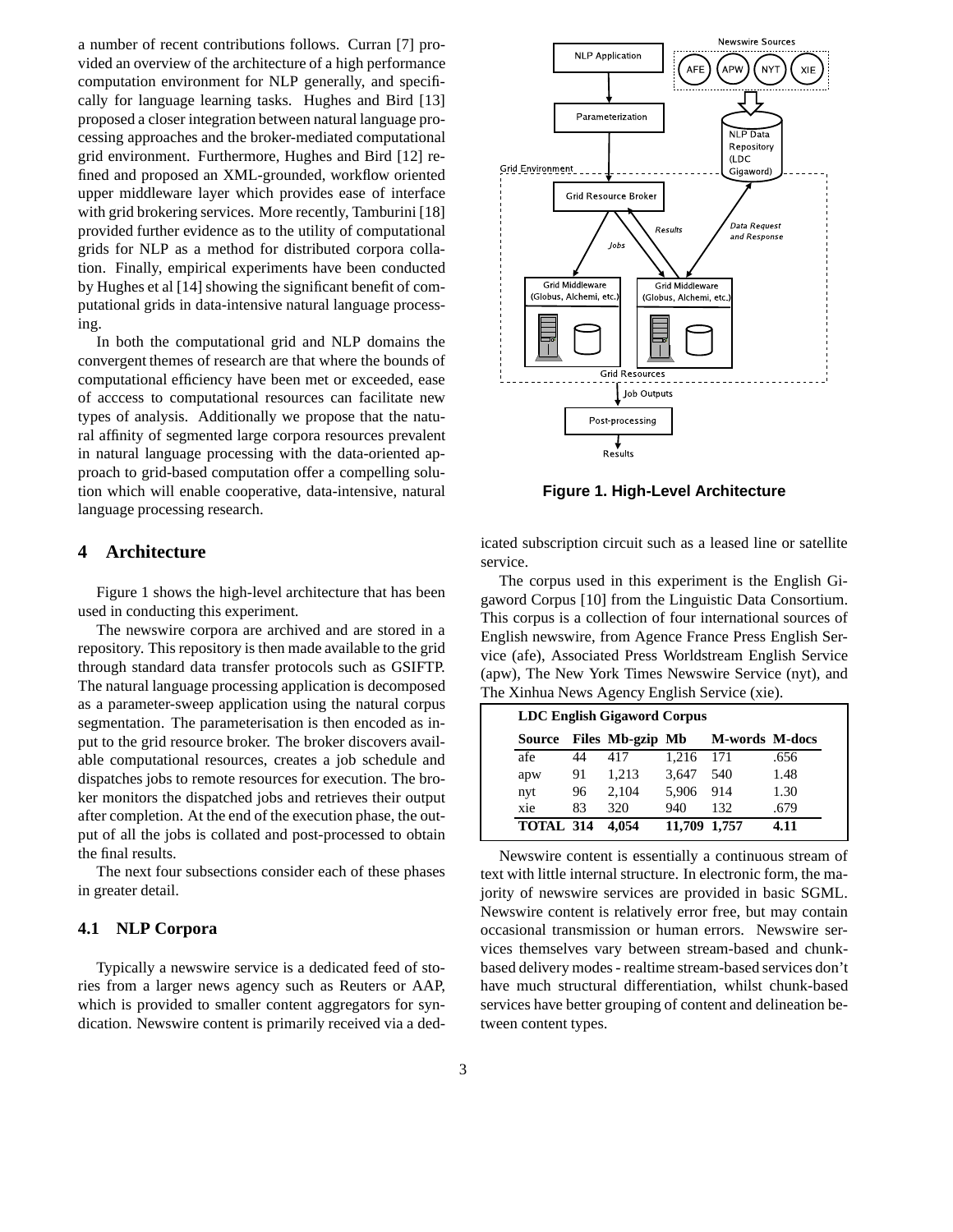Within newswire content there is inherent duplication - transmissions are repeated, sometimes with minor alterations as stories change, or sometimes exact copies, depending on the delivery mode and editorial process of the source agency. Furthermore, the style of the newswire may vary based on orientation of the supplier (eg official government information sources vs independent commercial news operations). Another complication is that in some cases newswire services are multilingual, providing multiple translations of each story, thus interleaving linguistic variation along with structural complexity.

#### **4.2 Indexing Application**

The overall purpose of the application is to create a query index for the newswire corpus, which will allow efficient key phrase search and retrieval operations to identify sections of interest within the overall corpus. Given that newswire is natively a stream-based data source with only incidental internal indexing, the creation of such a reference index can only be achieved by processing the individual corpus segments and aggregating the results into a master index. Thus, the task of the indexing application itself is to construct extract the most pertinent key phrases for each story, and construct an inverted index which references two-word sequences against locations in the raw newswire corpus. The index itself can then be queried by external parties, and provides Key-Word-in-Context-style output together with document identifier and the headline from each story relevant to the query.

While newswire content is divided into 4 main categories (story, multi, other, advis), it is only the story category (which contains actual narrative content) which is in focus here. The other categories are significantly artificial in their construction and are not designed for average human consumption, but are rather codifications for news editors.

For the purposes of grid-enabling the application, the indexing application has been decomposed into three distinct parts from the original serialised version. Certain modifications were inevitable given the requirement that the application be dynamically parameterised at run time rather than making a linear pass through the data, however the indexing task is essentially the same.

#### **4.3 Gridbus Broker and Parameterisation**

The Gridbus broker is able to make scheduling decisions on where to place the jobs on the Grid depending on the computational resources characteristics (such as availability, capability, and cost), the user's quality-of-service requirements such as the deadline and budget, and the proximity of the required data or its replicas to the computational resources. However, for this experiment, we have conducted studies using a simple adaptive scheduling policy with load balancing, as the experiment output is simply an aggregate of all jobs, and all the source data is distributed from the central node at runtime.

The entire indexing application consists of 3 stages. The first part, executed on the broker host, derives the execution parameters for a given corpus segment, conducting a linear pass through all segments of the corpus, and creates a job tarball containing the indexing script supplemented by the parameters dynamically determined from the sweep. The second part, which is distributed, grid-enabled and managed by the broker, involves the execution of the indexing application on each corpus segment. The job tarball is uncompressed, the indexing script executed on the corpus segment, results obtained and transferred to the broker host, and cleanup performed. The third part, executed on the broker host, collates the output of the individual corpus segments, and aggregates them into two indices - one for each corpus, and one for the whole corpus.

A sample plan file for the execution stage, modelled after Nimrod-G's declarative programming language [1], and expressed in the native XML format accepted by the Gridbus broker is shown in Figure 2. The division of the corpora into archives based on months and years lends itself easily to parameterisation. The *arch* parameter selects the corpus on which the indexing is to be done. This parameter can be varied to select a single corpus or multiple corpora for simultaneous analysis. The other parameters are selfexplanatory. By default, the parameterization process creates job objects within the broker based on the cross-product of all the values of all defined parameters. This causes problems for analysis of discontinous corpora in which the newswire archives of certain months or years may not be present, thus needlessly causing the failure of jobs based on the missing archives. To avoid this condition, in the current experiments, we were forced to override the plan file analysis by creating the parameter collections outside the broker and providing these as the input for cross-production. In future work, we plan to restrict the parameter value combinations by introducing user-defined validation conditions for parameter value sets.

#### **4.4 Grid Infrastructure**

Figure 3 shows the Grid testbed used in our experiments. We have deployed the application on a subset of the resources that are part of the Belle Analysis Data Grid [2] testbed, setup in collaboration with IBM, and a cluster at the Victorian Partnership for Advanced Computing (VPAC). The nodes were connected by GrangeNet (Grid and Next Generation Network) [11], a multi-gigabit network supporting grid and advanced communications services between academic institutions across Australia. The broker was de-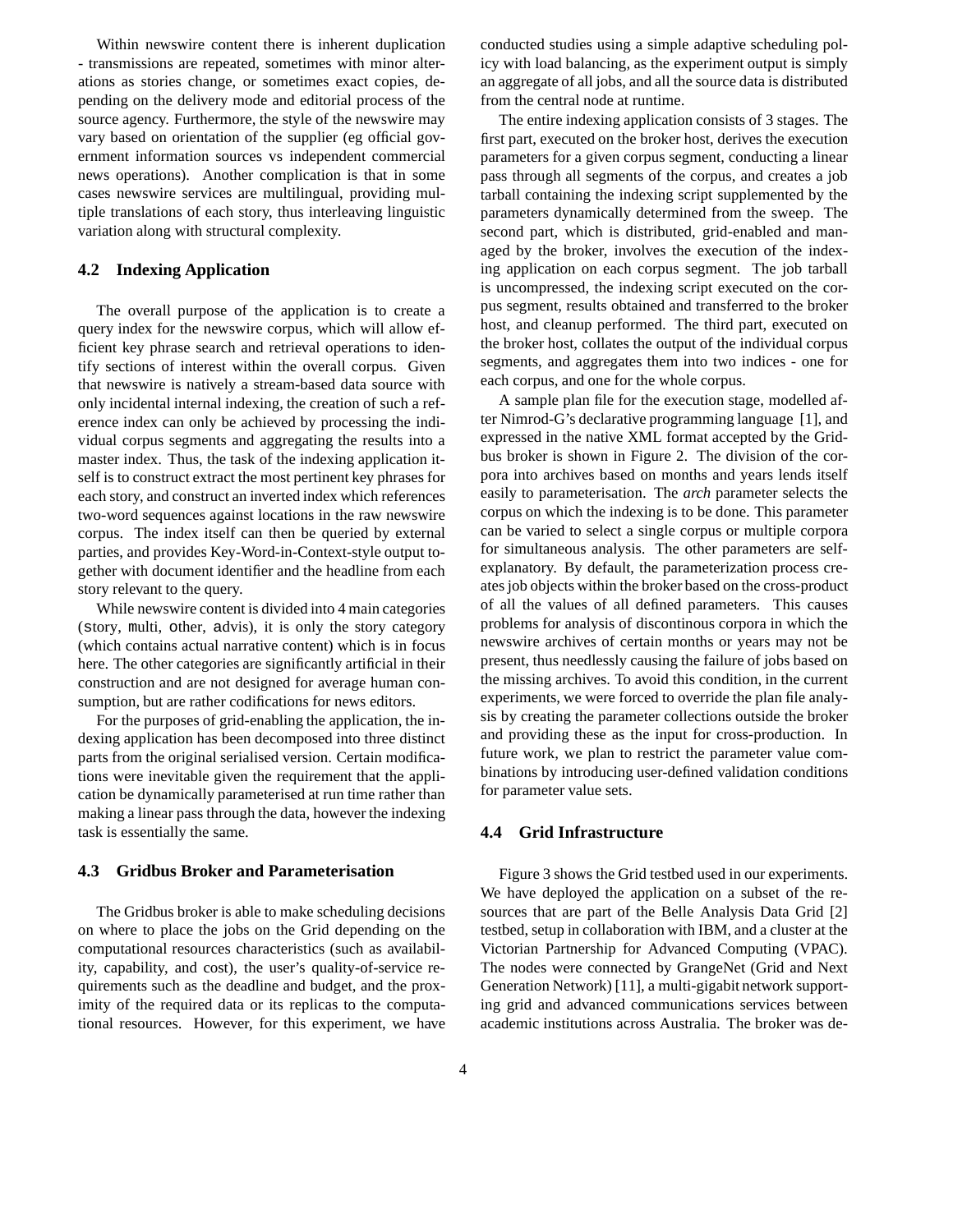

**Figure 2. Parameter-sweep specification file for NLP task**



**Figure 3. The testbed used for NLP experiments**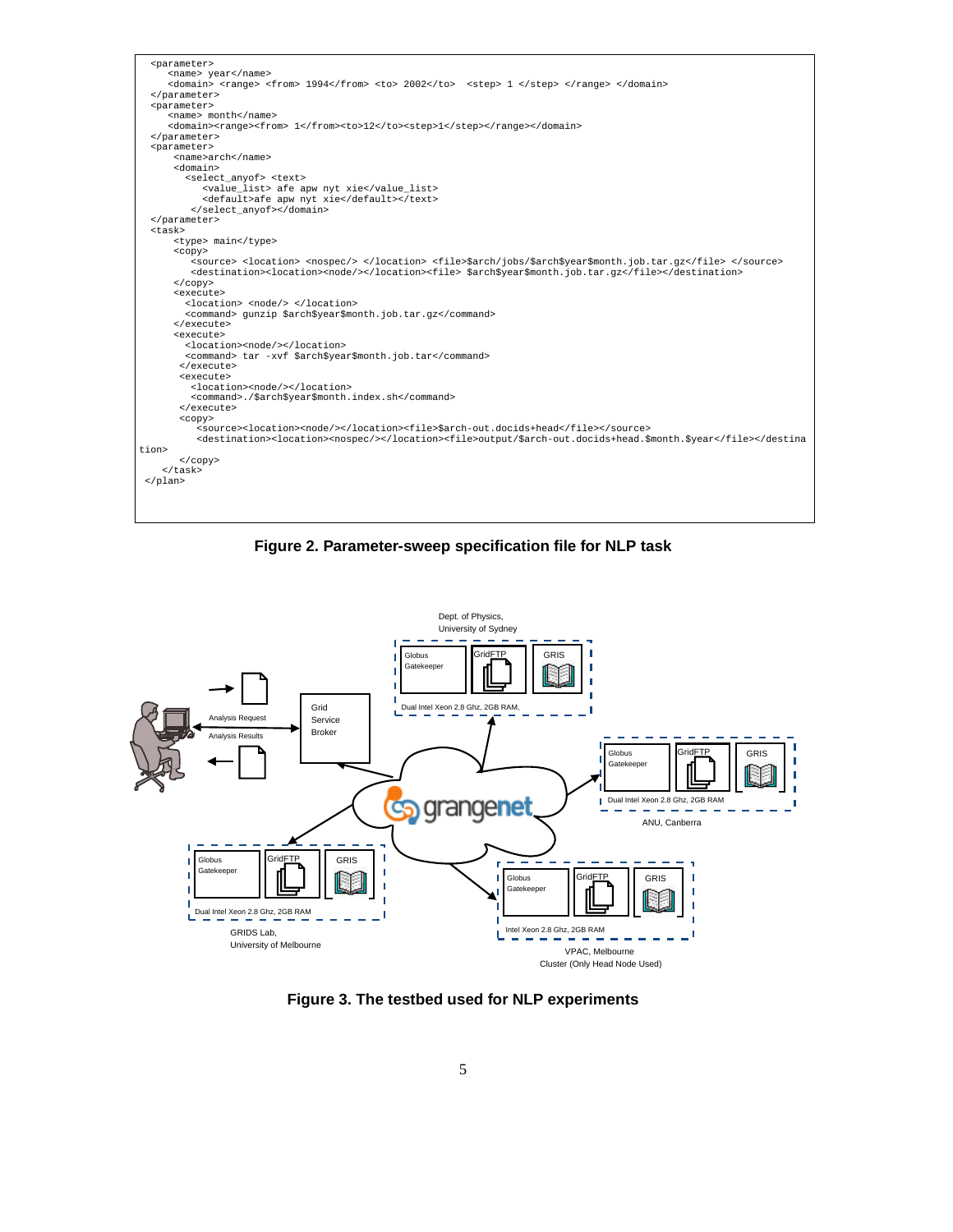ployed on the Melbourne GRIDS Lab machine from where jobs were dispatched to the other nodes at runtime.

All the nodes were running Globus 2.4.2 [8] which provided services for job submission and monitoring. The file transfer was done through GSIFTP and Globus GASS.

## **5 Experimental Results**

It can be seen from the results below that a significant performance improvement was obtained by executing this task in parallel on an Australian computational grid described in the previous section, compared to execution in serial on a single node.

First we consider the elapsed time taken for the two different modes of computation as can be seen in the tables below.

|                    | <b>Elapsed Time (Seconds) - Centralised Mode</b> |        |                                                                                        |                |  |  |
|--------------------|--------------------------------------------------|--------|----------------------------------------------------------------------------------------|----------------|--|--|
|                    |                                                  |        | Job.Gen Job.Exec Job.Collate Total                                                     |                |  |  |
| afe                | 79                                               | 1,863  | 18                                                                                     | 1,960          |  |  |
| apw                | 330                                              | 3,777  | 44                                                                                     | 4,151          |  |  |
| nyt                | 576                                              | 4,003  | 42                                                                                     | 4,621          |  |  |
| xie                | 62                                               | 3,407  | 20                                                                                     | 3,489          |  |  |
| <b>Total 1,047</b> |                                                  | 13,050 | 144                                                                                    | 14,221         |  |  |
|                    |                                                  |        |                                                                                        |                |  |  |
|                    |                                                  |        | <b>Elapsed Time (Seconds) - Distributed Mode</b><br>Job.Gen Job.Exec Job.Collate Total |                |  |  |
| afe                | 79                                               | 834    | 18                                                                                     | 931            |  |  |
| apw                | 330                                              | 1,438  | 44                                                                                     |                |  |  |
| nyt                | 576                                              | 1,907  | 42                                                                                     | 1,812<br>2,525 |  |  |
| xie                | 62                                               | 937    | 20                                                                                     | 1,019          |  |  |

In the figures above, it should be observed that only certain parts of the application were actually executed on the computational grid, namely the indexing phase. The preand post- processing parts were executed in serial in both the centralised and distributed modes, owing to their proportionally smaller computational requirements.

Comparing results for the elapsed time metric, the performance improvement on a per corpus segment basis ranged from 1:2.10x for afe, 1:2.29 for apw, 1:1.83x for nyt, 1:3.42 for xie; with an average per segment improvement of 1:2.41x. Overall we report a whole corpus performance improvement of 1:2.26x.

Next we consider a derived metric, words per second, for the two different modes of computation, in the tables below.

|     | Words               |        | Time (Sec) Words/Sec |
|-----|---------------------|--------|----------------------|
| afe | 170,969,000         | 1,960  | 87.229               |
| apw | 539,665,000         | 4,151  | 130,008              |
| nyt | 914,159,000         | 4,621  | 197,827              |
| xie | 131,711,000         | 3,489  | 37,750               |
|     | Total 1,756,504,000 | 14.221 | 123,514              |

| Words Processed per Second - Distributed Mode |                           |       |                      |  |
|-----------------------------------------------|---------------------------|-------|----------------------|--|
|                                               | Words                     |       | Time (Sec) Words/Sec |  |
| afe                                           | 170,969,000               | 931   | 183,640              |  |
| apw                                           | 539,665,000               | 1,812 | 297,828              |  |
| nyt                                           | 914,159,000               | 2,525 | 362,043              |  |
| xie                                           | 131,711,000               | 1,019 | 129,255              |  |
|                                               | Total 1,756,504,000 5,116 |       | 343,335              |  |

Comparing results for the words per second metric, the performance improvement on a per corpus segment basis ranged from 1:2.10x for afe, 1:2.29 for apw, 1:1.83x for nyt, 1:3.42 for xie; with an average per segment improvement of 1:2.41x. Overall we report a whole corpus performance improvement of 1:2.26x.

In both the elapsed time metric and the words per second metric we observe a performance improvement which is significantly less than linear when compared to the number of CPUs used for execution. While we do see an improvement in overall performance, the comparative ratios are 1:2.26 for elapsed time and/or words per second, as opposed to 1:3.5 for the number of CPUs utilised. In part this indicates that the task itself is not CPU bound so much as I/O bound. Another important point here is that in distributed mode, the bandwidth latency factor is much higher and is derived from the average between the broker and all nodes rather than between the broker and any single node. However, the raw performance improvement is significant enough to warrant further optimisation (eg adaptive scheduling) of the application instance. An improvement of 2.26x may represent in aggregate application contexts a significant performance gain and should not be discounted simply because it is not linear.

Our other observations based on these results are fourfold. First, if we derive a per node average of the words per second metric for the 4-node grid execution instance, we can see that the average throughput per node is significantly less in distributed mode (85,833 words per second) than in centralised mode (123,514 words per second). While it is not immediately clear as to the origin of this performance degradation, we can posit two viable reasons for it: 1) the non-symmetrical nature of the nodes on the computational grid in terms of the number of CPUs and 2) the impact of overlapping jobs as dispatched by the broker. Second, there is a significant variation in the words per second metric between corpus segments. This can be accounted for by the previously mentioned variable distribution of the items of interest within a corpus, namely, those of type story in relation to other types.

Third we can consider the comparative job execution rate for the distributed vs centralized segment of the indexing task (since that is the only point which differs between the two experiments). We can observe from that overall the execution time is much shorter under distributed mode when compared to centralized mode. This is to be expected, as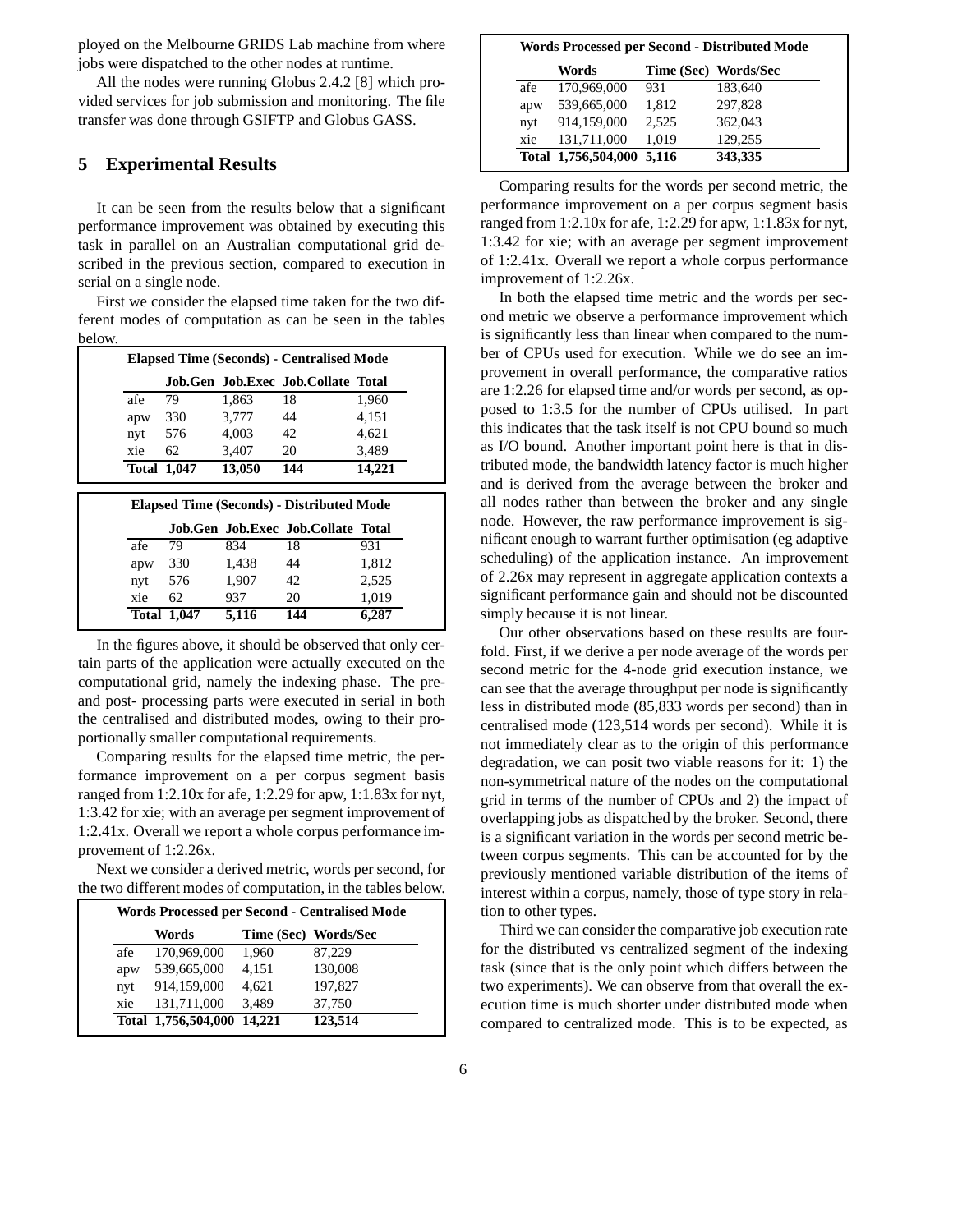

**Figure 4. Comparative Job Completion**

in distributed mode there are a greater number of jobs completed per unit time based on parallelisation.

Fourth, and finally, from Figure 5 we can see that the Gridbus broker distributed the individual jobs relatively evenly across the lifetime of the experiment. One anomaly is that the host brecca2.vpac.org only received a relatively small number of jobs in the afe corpus analysis. We can attribute this anomaly to two factors: 1) the host itself has only a single CPU, rather than a dual CPU architecture, and thus broker-detected metrics as to the overall load on the machine would be impacted; and 2) the bandwidth between the broker host and this particular computational node was in fact the most variable.

#### **6 Observations**

A number of interesting general observations can now be made.

In common with the findings in a number of other domains, not all tasks in natural language processing are ripe for parallelisation. We can see from the results that although not all aspects of the application are grid-enabled, the time elapsed in pre- and post- processing is insignificant compared to the time taken to actually index the corpus segments. Hence there would be little benefit gained from distributing these parts of the overall application - in fact the time required to distribute them would surpass the computation time thus rendering such efforts inherently inefficient.

We also note that the natural segmentation of corpora is an important factor in reviewing performance gains - it appears that a greater proportionalspeedup is gained in corpora which have fewer but larger files (eg xie, with 1:3.42), than in those which have more but smaller files (eg nyt, with 1:1.83. This is possibly counter-intutive to a fundamental tenet of parallel computing, that a greater degree of parallelisation should result in greater performance.

Furthermore, we note that the typology of corpora content is an important factor. Since we only process items of type story, then the relative number of these items in relation to all other items in a corpus segment can impact performance, within each segment we are essentially conducting a linear pass to find such data instances.

It is also interesting to note that much of the processing within this experiment required transfer of the segmented archives from the broker host to the compute resources. It is possible to gain improved performance by minimising the data transfer time, although in this particular case, a high bandwidth connection between all sites does mean that a relatively small amount of optimisation could be gained in this fashion. In the immediate future, we would like to apply data-oriented scheduling, i.e., scheduling taking into account bandwidth considerations and the relative size of each job, into this domain and contrast its performance with the computational scheduling to measure the benefits gained and to establish the minimum I/O:computation ratio required for any efficiency gain.

#### **7 Conclusion and Future Work**

In this paper we have shown the adaptation of a NLP application, an indexer for newswire sources, to be executed on a computational grid. The input data source is naturally segmented, allowing the application to be easily parameterized, and thus deployed. It can be seen from the results reported that there is a clear performance benefit in executing this NLP application on a computational grid.

However, much work is required before grid solutions can be applied within the NLP domain on a daily basis by ordinary researchers. A large number of NLP applications can be construed as only requiring grid-based analysis at a single point in the overall workflow. Thus, there is a need for integration of services provided by grid brokers within common NLP application frameworks. We note that already this work has begun in the context of the Annotation Graph Toolkit [19] and the Natural Language Toolkit [20].

#### **References**

- [1] D. Abramson, R. Sosic, J. Giddy, and B. Hall. Nimrod: A tool for performing parameterised simulations using distributed workstations. In *Proceedings of the 4th IEEE Symposium on High Performance Distributed Computing (HPDC)*. IEEE Computer Soceity Press, USA, 1995.
- [2] Australian Belle Analysis Data Grid . http://roberts.ph.unimelb.edu.au/epp/grid/badg/. Accessed June 2004.
- [3] J. Bunn and H. Newman. *Data-intensive grids for highenergy physics*. John Wiley and Sons, Inc., New York, 2003.
- [4] R. Buyya, D. Abramson, and J. Giddy. Nimrod/G: An Architecture for a Resource Management and Scheduling System in a Global Computational Grid. In *Proceedings of the*